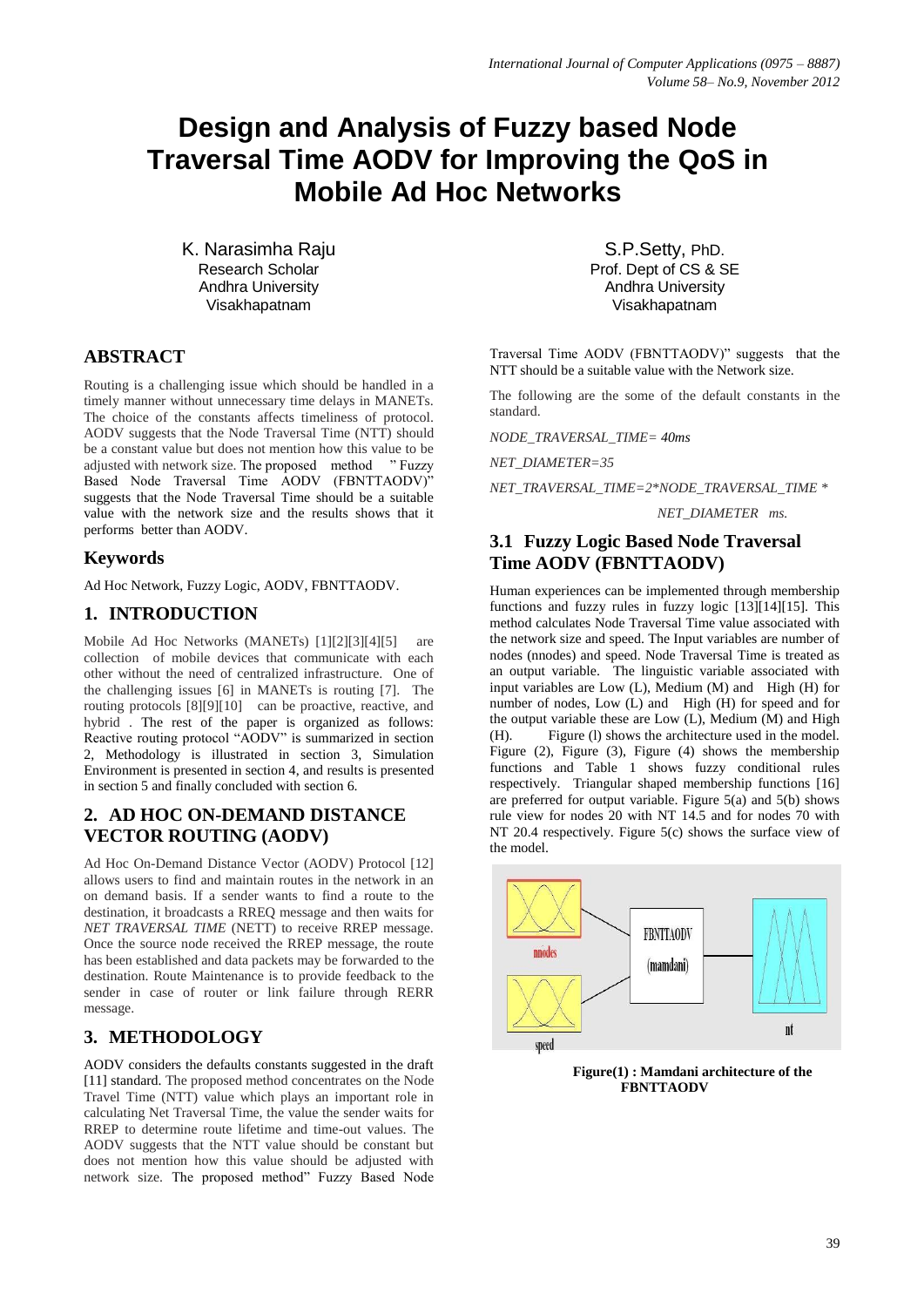

**Figure (2): Membership function for Input variable nnodes**



**Figure(3) : Membership function for Input variable speed**



**Figure(4): Membership function for output variable 'nt' Table 1 : Fuzzy Rule Base**

| <b>Input Variables</b>     | <b>Output Variable</b> |                            |  |
|----------------------------|------------------------|----------------------------|--|
| Number of<br>Nodes(nnodes) | Speed                  | Node Traversal<br>Time(nt) |  |
| L                          | L                      | L                          |  |
| M                          | L                      | M                          |  |
| H                          | L                      | H                          |  |
| L                          | H                      | M                          |  |
| M                          | H                      | M                          |  |
| H                          | н                      | L                          |  |

## **4. SIMULATION ENVIRONMENT**

Simulators like NS2 [24], Glomosim [25] and Qualnet [26] etc., were developed to evaluate the performance  $[17][18][19][20][21][22][23]$  of routing protocols. The experiments for evaluating the FBNTTAODV model were implemented within the Qualnet Library. The simulation parameters used in the method was given in table 2.

|  | Table 2: Scenario Parameters varying number of nodes |  |  |
|--|------------------------------------------------------|--|--|
|  |                                                      |  |  |

| <b>Routing Protocols</b> | <b>AODV</b>                |  |  |
|--------------------------|----------------------------|--|--|
| Area                     | 1000m x 1000m              |  |  |
| <b>Simulation Time</b>   | $300$ sec                  |  |  |
| Propagation Model        | Two ray                    |  |  |
| Traffic                  | <b>CBR</b>                 |  |  |
| Packet size              | 512 bytes                  |  |  |
| <b>Nodes</b>             | 20, 30, 40, 50, 60, 70, 80 |  |  |
| Antenna Type             | Omni directional           |  |  |
| Transmission range       | 250m                       |  |  |
| Receiving range          | 250m                       |  |  |
| MAC layer                | 802.11                     |  |  |
| Pause time               | 0 <sub>sec</sub>           |  |  |
| Min Speed                | $1m$ /s                    |  |  |



**Figure 5(a) : Rule view for 20 nodes, speed 1 & nt 14.5**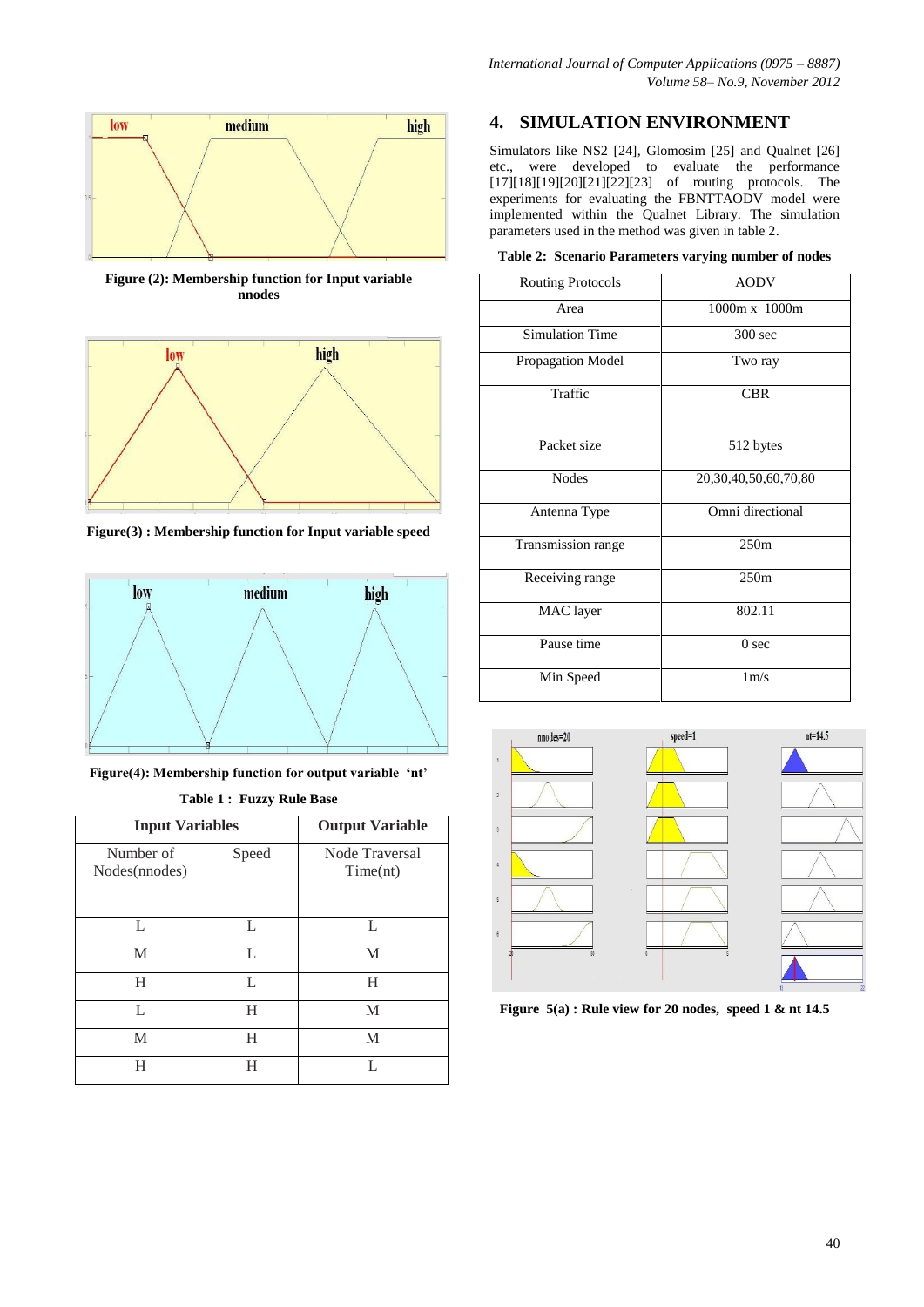

**Figure 5(b) :Rule view for 70 nodes, speed 1 & nt 20.4**



**Figure 5(c) : Surface view showing speed, nnodes and nt**

#### **5. RESULTS AND ANALYSIS**

The performance metrics namely Average end-end delay, Average jitter, Throughput and Packet delivery ratio were considered to analyze FBNTTAODV reactive routing protocol.

**Average Jitter:** The delay variation between each received data packet. The Average jitter is shown in the figure (6) with number of nodes.

**Average end-end delay:** The time taken for a packet to travel from a source to destination. The Average end-end delay is shown in the figure (7) with number of nodes.

**Throughput:** The total amount of data received by the receiver from the sender divided by the time takes for the receiver to get the last packet. The Throughput is shown in the figure (8) with number of nodes.

**Packet Delivery Ratio:** The fraction of packet sent by the applications that are received by the receiver. The packet delivery ratio is shown in the figure (9) with number of nodes.



**Figure (6): Variation of Average jitter with number of nodes**



**Figure (7): Variation of Average end-end delay with number of nodes**



**Figure (8): Variation of Throughput with Number of nodes**